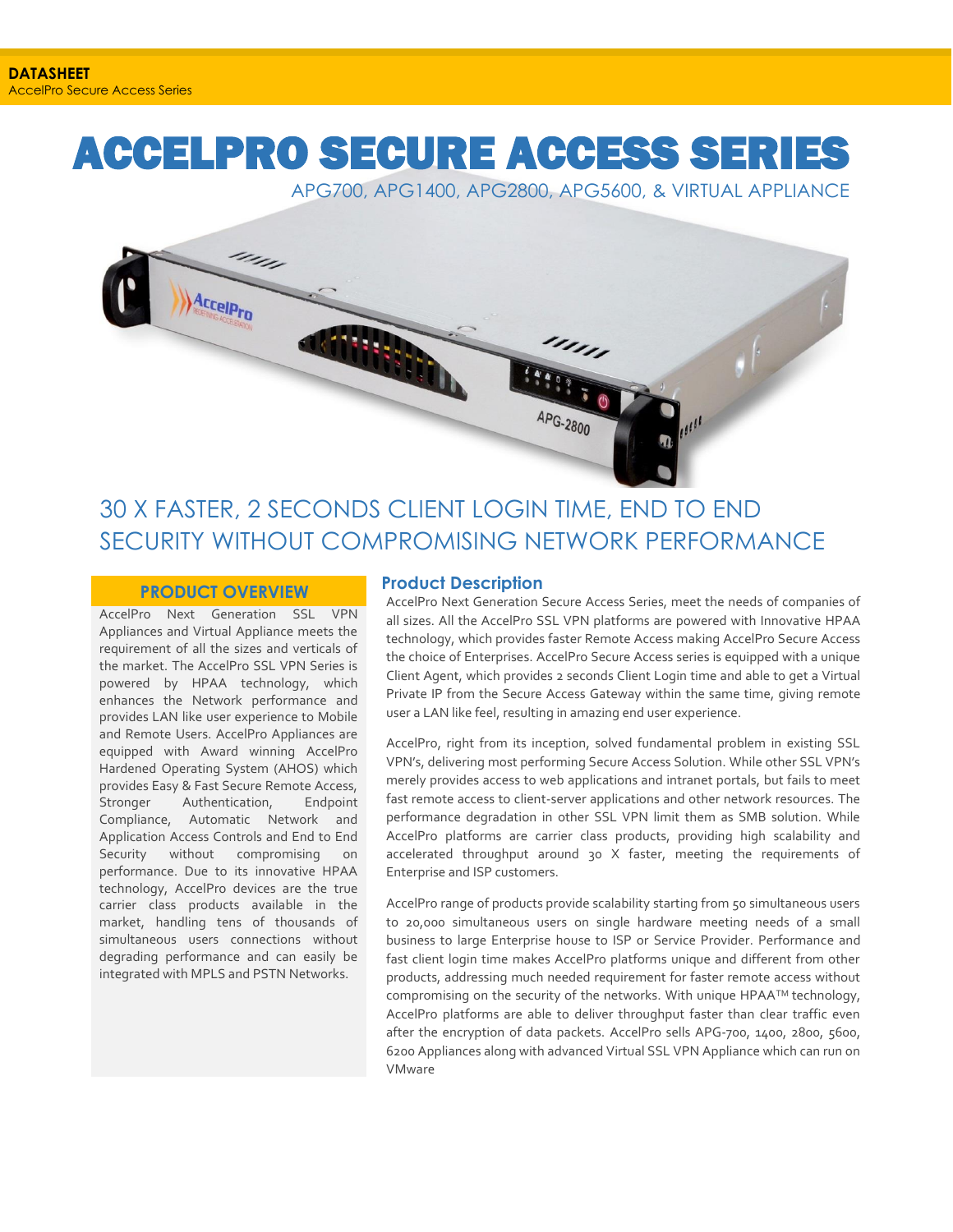

#### **Easy Access, Anytime, Anywhere, Anydevice**

Using AccelPro Next Generation Secure Remote Access solution, organization of all sizes, can provide access to their centrally hosted Applications, Network Resources from Anytime, Anywhere and Anydevice with End to End Security without compromising on performance.

#### **High Performance**

AccelPro provides unique Client Agent, supporting all Client platforms, is powered with HPAATM technology, which boost the performance upto 30 times, along with 2 Seconds Client Login time, which is unique with AccelPro, giving highly fast Access to Applications and Network Resources, resulting in LAN like user experience over broadband.

#### **Increased User Productivity**

Helping user to get securely connected with their organization network from Anywhere, Anytime and Anymachine. AccelPro solution, provides Strong Authentication, Encrypted Data Packets, Role Based Access Controls, Automatic Network Access Controls, Application Execution Controls, Endpoint Compliance and Complete User Reporting. All with the ease of creating and managing from central location and auto-updating Client Agents.

#### **Increased Security**

Delivering Granular Access Controls on the basis of Groups, providing specific Access to specific User, enabling Network Security till Layer-7.

#### **Always Connected – Remote Access**

Delivering Fast and Secure Remote Access to all types of roaming users for your Network, whether your employees are traveling and trying to Access your Network from hotel or at Airport using their Data-Card or sitting at home using broadband internet or even at large Enterprises sitting at other VLAN's or users trying to Access your Network from a remote branch or your vendors trying to Access their vendor portals or other applications. Different type of Access is provided to different users in your Network.

#### **More Flexibility**

With AccelPro Virtual SSL VPN, which offers all the features and benefits of AccelPro Hardened Operating System, can be installed on any Virtual Environment, such as VMware or Citrix Xen, providing ultimate flexibility and ease of use to install AccelPro solution as a Software, anytime and anywhere. Solution image can be replicated to other Virtual Environment within few minutes, providing high Return on Investment using your existing Virtual Infrastructure.

#### **Block Unwanted Access**

With Endpoint Compliance Policy Engine, you can quickly and easily verify the Remote User, and validate the Endpoint Compliance as per your Corporate IT Policy, providing Dynamic Access on the basis of Endpoint Security Scan results.

#### **Decrease Cost**

Reduce deployment and support cost with centrally managed, simple deployment, auto updating Clients and Virtual Platform.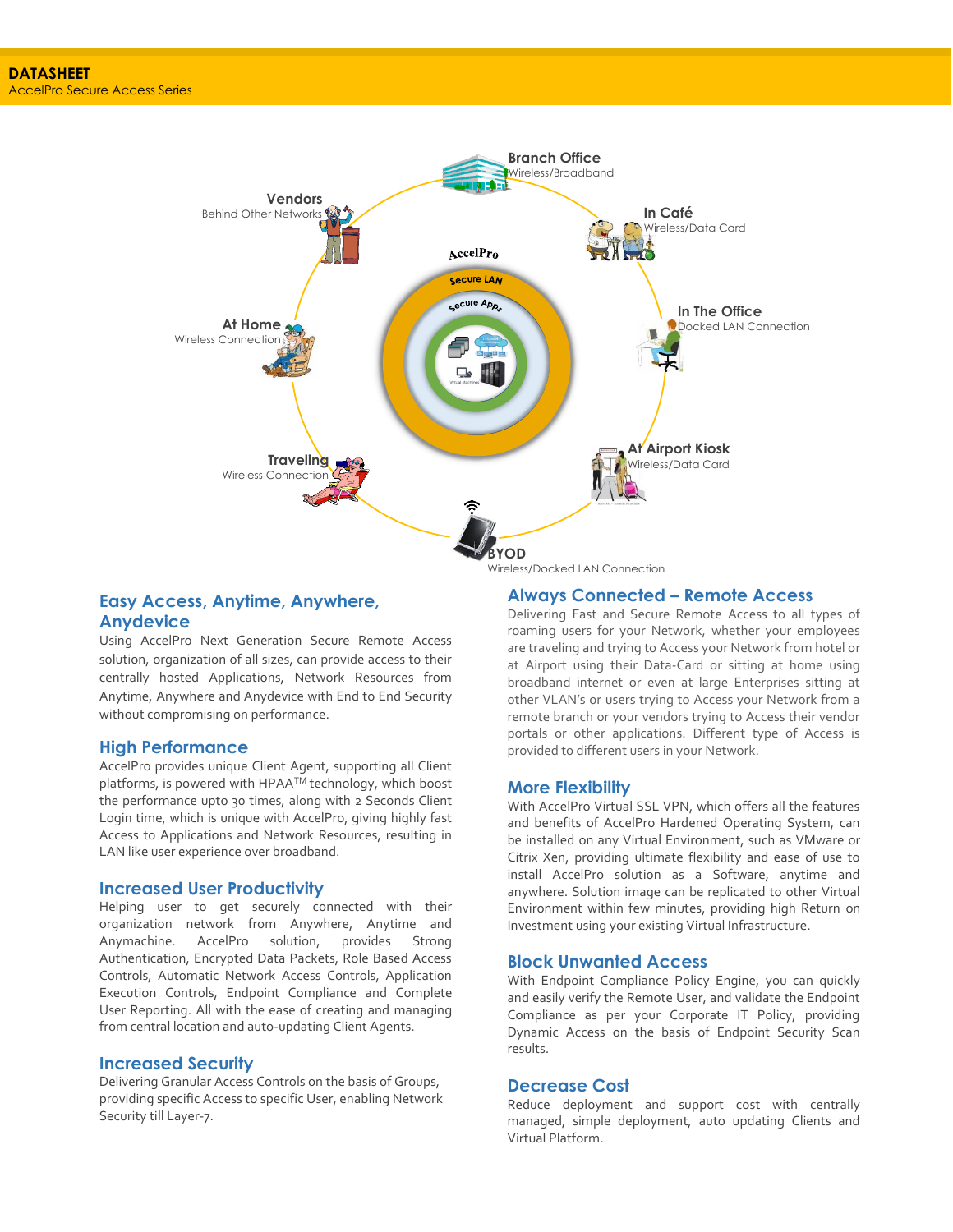#### **Hybrid Performance Acceleration Architecture**

Legacy SSL VPN solutions creates individual TCP sessions for individual Applications inside SSL TCP connection, which results multiple TCP sessions meltdown, resulting in connection breakdown and poor performance. Solving this fundamental drawback in existing legacy SSL VPN's, AccelPro uses HPAATM, Patent pending technology, which provides all Applications packets inside single SSL TCP connection, resulting fastest SSL VPN ever, eliminating fundamental flaw of legacy SSL VPN's.





#### **HPAA Benefits Client Login**

Legacy SSL VPN's take around 25-30 seconds for Full Access Client to Login, get Authenticated and get a Virtual IP, making user to wait for a significant time. Solving this problem, AccelPro unique Full Access Client, powered with HPAA technology, just takes 2-3 Seconds, resulting excellent User Experience and provides LAN like feel.

#### **Performance**

Fundamental Architecture failure in Legacy VPN's always demotivated Enterprise customers to migrate to SSL VPN solution for large deployments. Breaking those barriers, AccelPro with Innovative break through, solved this fundamental flaw with unique Patent Pending HPAATM technology, results in 30 X Performance Enhancement, resulting in Next Generations of VPN's.

#### **Stability**

Prominent problem with Legacy SSL VPN is frequent Client disconnect due to multiple TCP connections inside SSL TCP tunnel, making them unusable solution for critical Applications Access. In live tested scenarios, Legacy SSL VPN Client could last connected for 3-4 hours while in the case of AccelPro Client kept continuously connected upto 72

Hours, resulting highly Stable Client Connection. Due to architectural flaw in Legacy SSL VPN, they break connection even if there is a single drop in the internet connection, while due to HPAA, AccelPro Client remain connected even if there are upto 10 continuous drops in the Internet connectivity.

#### **Voice & Video**

Legacy SSL VPN fails to support Voice and Video data, while AccelPro is faster than Clear Traffic, makes it possible to support Voice and Video data without any frame delay, making them Next Generation of VPN's.

#### **Scalability**

AccelPro Platforms are the only true Carrier Class products, providing 4 Gbps of throughput, capable of taking 20000 simultaneous users on single hardware at any point due to unique HPAATM while Legacy SSL VPN's fails drastically even to scale upto 5000 CCU.

#### **Latency**

Due to unique HPAA™ technology, AccelPro injects data latency less than 10 Mille Seconds as compared to 30 Mille Seconds in Legacy SSL VPN, resulting Enterprise Class product, supporting all type of Applications and Data.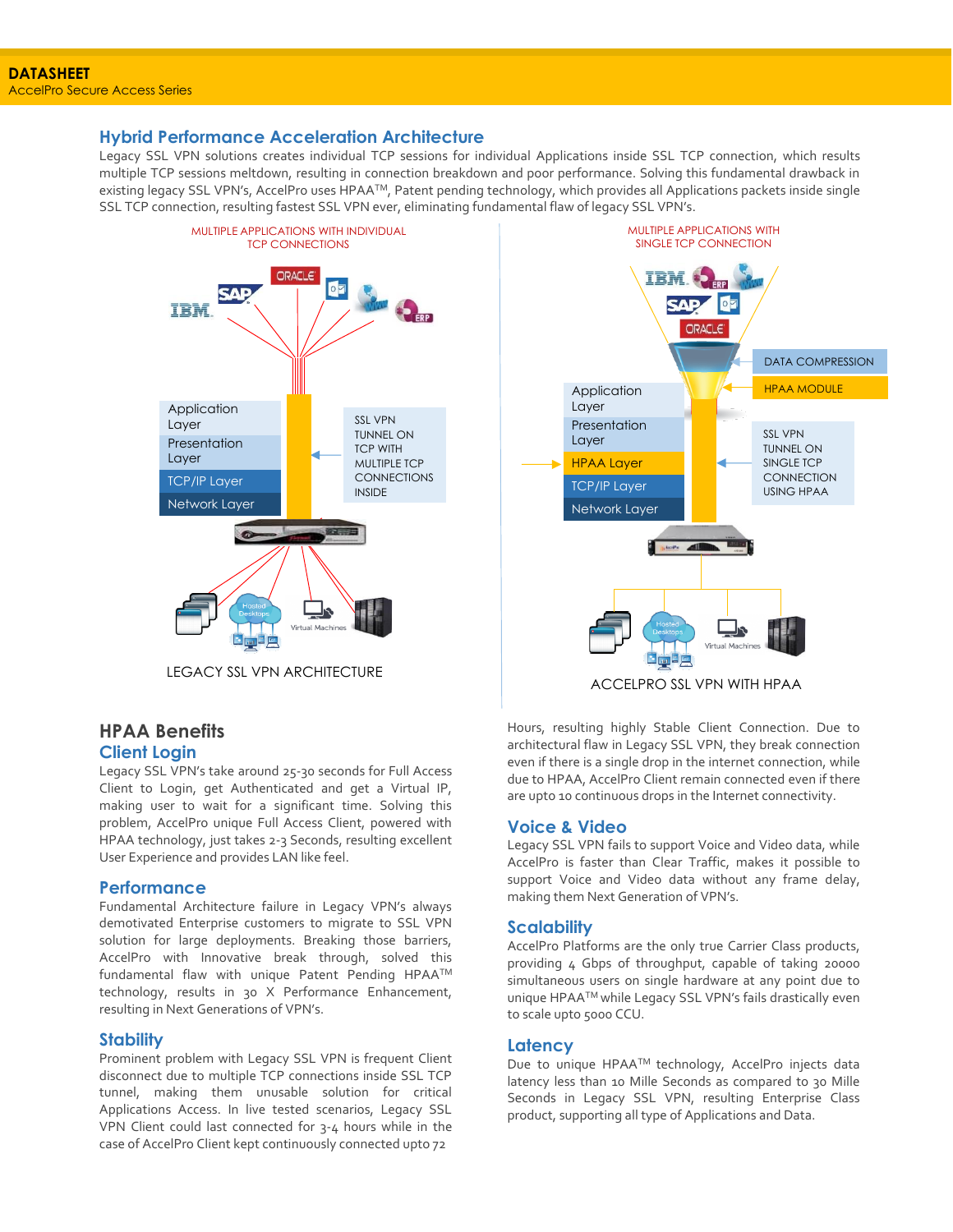#### **Architecture & Key Components**

All the AccelPro SSL VPN series is powered with Innovative AccelPro HPAATM technology, meeting the requirements of all size of companies, starting with Small and Medium Business to Enterprise and Large Enterprise Houses to ISP's and Service Providers.

- **APG700** Appliances address Small & Medium Businesses to deploy Granular, Cost Effective Secure Remote Access Solution for their Roaming Users, Small Branches and Cloud Access to their hosted Applications. APG700 is loaded with standard AccelPro Hardened Operating System (AHOS), which has all the standard features available in the entire range of Appliances, makes this product more attractive, providing complete ROI. APG700 Appliance is designed to easily handle upto 50 Concurrent Users on single Appliance and supports High Availability Active – Passive Cluster for Failover along with Client HA.
- **APG1400** Appliances address the needs of Enterprise customers to deploy Granular, Cost Effective and Robust Solution, Providing Fast Secure Remote Access to their Roaming Employees, Dealer Network, Vendors, Small and Remote Branch Offices, Cloud Access to their hosted Applications having better throughput and same New Connections Per Second as the high-end Appliance making it most saleable product in the entire series with best Return on Investment. APG1400 is loaded with standard AccelPro Hardened Operating System (AHOS). APG1400 Appliance is designed to easily handle upto 250 Concurrent Users on a Single Appliance and supports High Availability Active – Passive Cluster for Failover along with Client HA. Unique scalability option upto 250 CCU, makes APG1400 Appliance as the cost effective and Value Added Hardware Solution for most the companies, meeting their basic Secure Remote Access needs in this range. APG1400 Appliances provides powerful performance in this segment, leaving competitive solution far behind in value for money Proposition. APG1400 Appliances are state of art, advanced hardwares with zero noise, low power consumption, high throughput and practicing all International Security Standards with Green Technology.
- **APG2800** Appliances are specially designed for Large Enterprises, offering high scalability upto 3000 Concurrent Users on a single hardware with highly accelerated throughput of 1 Gbps. Large Enterprise customers can put heavy load on APG2800 gateways without worrying on Network performance. Along with all the standard features mentioned above, APG2800 systems can also be Virtualized using any standard Virtual Environments like VMware or Citrix Xen, where Large Enterprises can have multiple Virtual SSL VPN gateways to meet their larger Networks scenarios and Global footprints. APG2800 is loaded with AccelPro Hardened Operating System, providing best in class features along with Virtualization Enabled, making them best solution available in this segment, providing complete Enterprise deployment.
- **APG5600/6200** Appliances are the only, most powerful, yet energy saving SSL VPN hardwares available globally. Providing industry leading SSL VPN throughput upto 4Gbps on a single hardware, making them leading SSL VPN hardware solutions. APG5600 is designed to handle upto 10,000 Concurrent Users while APG6200 can handle upto 20,000 Concurrent Users at any point of time. Both the platforms support Virtual Environments like VMware or Citrix Xen or Microsoft. Hundreds of Virtual Machines can be created on each hardware instantly and each Virtual Machine can be configured as a dedicated, separate SSL VPN gateway, delivering only such solution by any SSL VPN vendor worldwide. This unique capability of these devices, enable Service Providers to launch Managed VPN Service with separate Virtual SSL VPN machines for each client, providing dedicated Admin Controls and separate reporting for each customer. For more information on AccelPro Virtual SSL VPN offering, please ask for a separate document from your local AccelPro Representative. Both the Appliances supports High Availability Active – Passive Cluster for Failover along with Client HA. Innovative HPAATM technology, enables these platforms as industry leading solution, eliminating performance degrading flaw in legacy SSL VPN solutions, which kept them as SMB solution.
- **Virtual SSL VPN** Appliance delivers Industry leading, Virtual SSL VPN platforms fulfilling the requirement of Service Provider for managed VPN service. They can host thousands of independent dedicated SSL VPN virtual machines on VMware. Each VM will act as a fully independent virtual SSL VPN gateway, and can be fully configured for independent customer. AccelPro Virtual SSL VPN solution, Service Providers can provide most affordable, scalable and dedicated virtual machines hosted on single hardware solution with better performance. AccelPro provides true carrier class solution for ISP with its innovative HPAATM technology which eliminates the barriers which kept SSL VPN solution for small deployments. With quick client login time which is about two seconds in AccelPro, service providers can securely provide SaaS (Software as a Service) with better user experience to their customers. AccelPro Virtual SSL VPN Appliance offers all the features of award winning AHOS. The solution is highly scalable depending upon the hardware configuration on which AHOS is loaded. For more information on AccelPro Virtual SSL VPN offering, please ask for a separate document from your local AccelPro Representative.

*For detailed hardware product specifications, please refer to the given Hardware Specifications table at the end of this document. For the latest feature set and product specification, please consult your local country AccelPro Representative or write to [support@accelpro.net](mailto:support@accelpro.net) or contact your in country AccelPro Authorized Reseller.*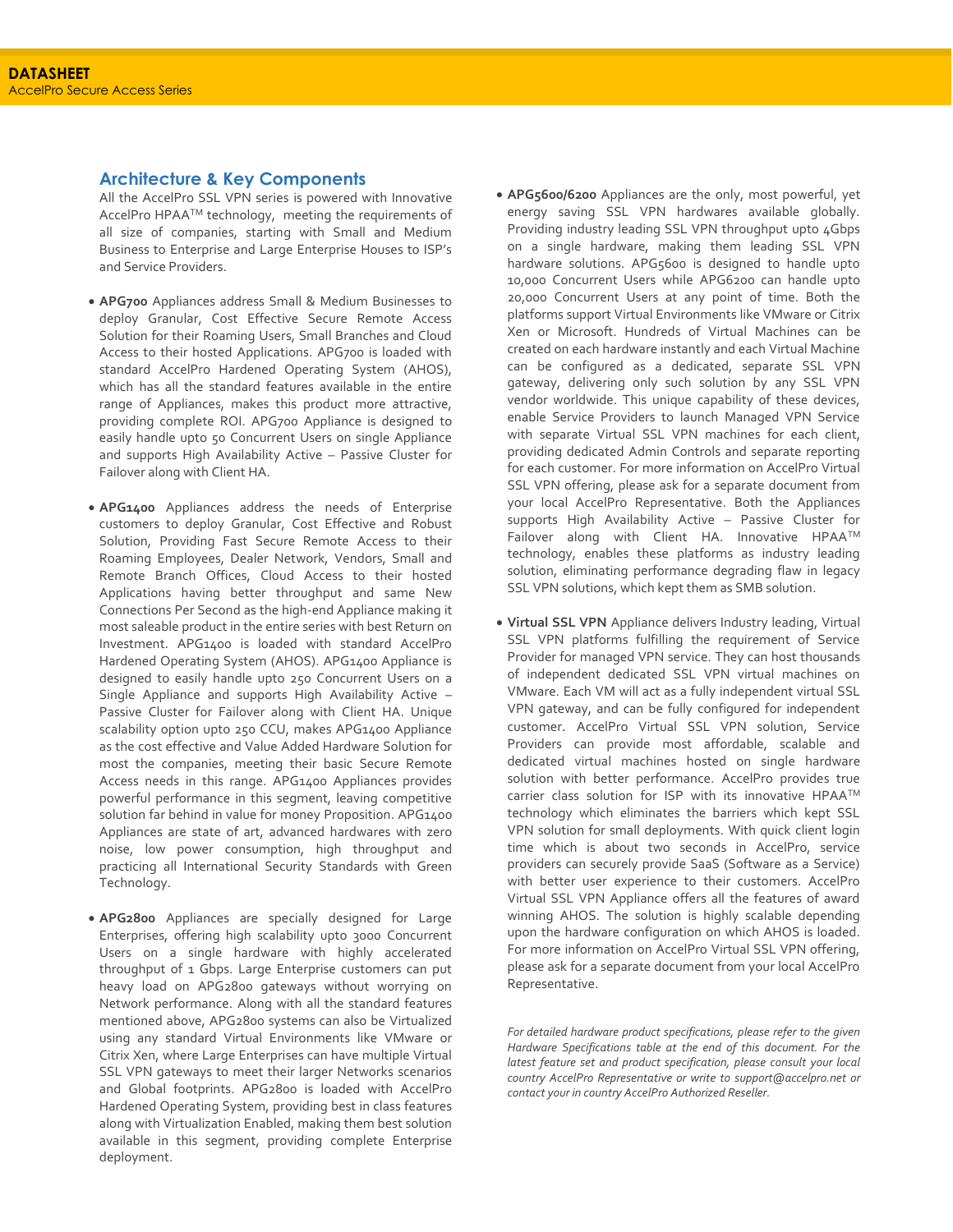#### **Features and Benefits**

AccelPro Hardened Operating System is an advanced OS, providing complete Secure Remote Access features powered with Innovative HPAATM technology and unique AccelPro Full Access Mode Client which offers rich features, enabling End to End security, and fast Network and Applications Access from Anydevice, Any Platform and from Anywhere.

| <b>Features</b>             | <b>Description</b>                                                                                                                                                                                                                                                                                                                                     | <b>Benefits</b>                                                                                                                                                                                                                                                                                                                                                                   |  |  |
|-----------------------------|--------------------------------------------------------------------------------------------------------------------------------------------------------------------------------------------------------------------------------------------------------------------------------------------------------------------------------------------------------|-----------------------------------------------------------------------------------------------------------------------------------------------------------------------------------------------------------------------------------------------------------------------------------------------------------------------------------------------------------------------------------|--|--|
| Layer 3-7 SSL VPN           | · Unlike IPSec VPN's, provides<br>connectivity starting from Network<br>Layer till Application Layer.                                                                                                                                                                                                                                                  | Granular Access Control till Applications, can map<br>hard drives, Folders, Machines.<br>Group based Granular Access Control, Role based<br>$\bullet$<br>Access, better Access Controls.                                                                                                                                                                                          |  |  |
| <b>Seamless Access</b>      | • Anytime Access from Anywhere and<br>Anydevice, Automatic Client<br>Installation, Small Client of 1.4MB                                                                                                                                                                                                                                               | Access from Anywhere, Anytime and Anymachine<br>$\bullet$<br>Mobility VPN for Full Network Access with Endpoint<br>Security<br>Zero Support Calls, can bypass any firewall, All<br>Applications supported on single port 443                                                                                                                                                      |  |  |
| <b>Application Support</b>  | • All IP based Applications (TCP,<br>UDP), Web Applications, Port based<br>Applications, Legacy Mainframe<br>Applications supported                                                                                                                                                                                                                    | Complete range of Applications supported.<br>$\bullet$<br>Better Return on Investment.<br>$\bullet$<br>Complete Enterprise Solution for Mobility VPN.<br>٠                                                                                                                                                                                                                        |  |  |
| Firewall                    | · Does State full Packet Inspection                                                                                                                                                                                                                                                                                                                    | Providing enhanced and better Network Security.<br>$\bullet$                                                                                                                                                                                                                                                                                                                      |  |  |
| <b>Access Controls</b>      | · Group based Network Access<br>Controls on the basis of IP Range,<br>Entire Network, a Single IP Address<br>or Host Name, Specific Ports,<br>Specific Protocols.<br>· Group based Network Access<br>Controls on basis of Source IP,<br>Destination IP, Source IP Range,<br>Destination IP Range, Date and<br>Time of Access, Specific Time<br>period. | Full Featured Network Access Controls.<br>$\bullet$<br>Better Network Security.<br>$\bullet$<br>Group Based Access, providing different Access to<br>$\bullet$<br>different persons.<br>Enhanced Network Management.<br><b>Better End User Controls</b><br>$\bullet$<br>Better User activity reports.<br>$\bullet$<br>Virtual DMZ for Remote Users.<br>$\bullet$                  |  |  |
| Protocols                   | · SSL3.0, TLS1.0<br>· Ciphers: DES, 3DES, AES, RC4<br>Authentication<br>· Hashes: MD5, SHA-1, RSA1024,<br>RSA2048<br>· PKI Support: PKCS7, PKCS10,<br>PKCS11, Self-Signed Certificates,<br>External CA, Certificate Revocation<br>List Import, Embedded Certificate<br>Authority.                                                                      | High Data Security.<br>$\bullet$<br>World-wide Standard SSL Protocol for Data<br>Encryption, providing seamless Access without<br>support calls.<br>Enables strict standard compliance for certificate<br>validation who uses advanced PKI deployments.<br>Helps simplify administration, certificate bases<br>Identity Access Management, providing better end<br>user security. |  |  |
| <b>Deployment Scenarios</b> | · In-Line Mode, External DMZ,<br>Internal DMZ, Parallel Mode, Single<br>Arm Mode, Multiple Subnet Access                                                                                                                                                                                                                                               | Supports variety of deployment options, meeting<br>$\bullet$<br>requirements for complex and large Networks.<br>Deployment with minimal Network changes.                                                                                                                                                                                                                          |  |  |
| Networking                  | Static IP Assigement per user, using<br>Radius Framed - IP Attribute, DHCP<br>Client-Server Relay, HPAC Client,<br>Group based DHCP Server (IP Pool),<br>Group based Routing Rule Inserted,<br>Group based DNS inserted, IP Alias,<br>Static Route, Dynamic Route, Policy<br>Route, VLAN Tagging - 802.1q                                              | Virtual IP's allocated dynamically from separate<br>range, hence saving local LAN segment IP's.<br>Different IP Pool for different Groups, resulting better<br>$\bullet$<br>Network Management.<br>Group based DNS, providing different DNS resolution<br>$\bullet$<br>for different users, increasing ease of use.                                                               |  |  |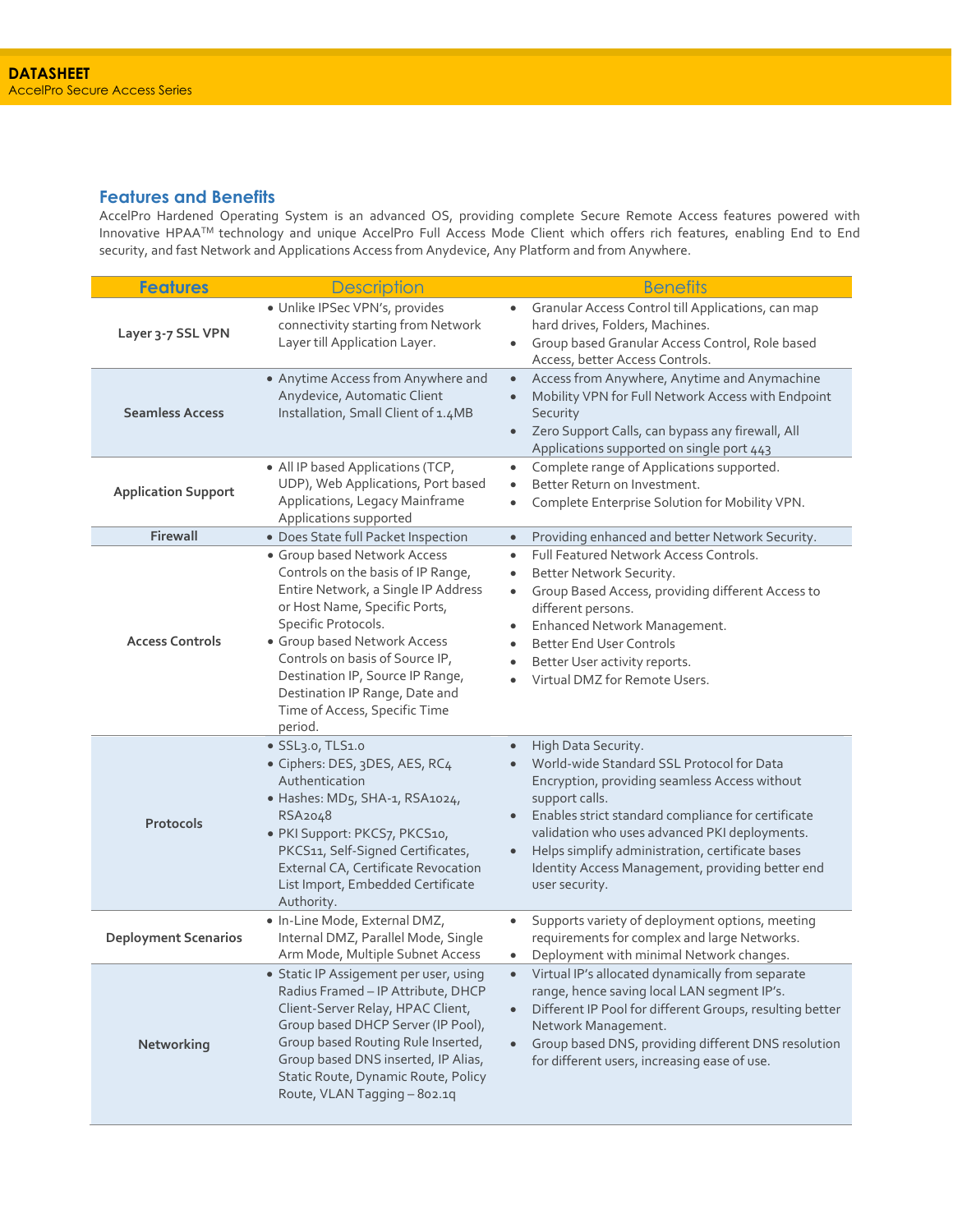| <b>Features</b>                                   | <b>Description</b>                                                                                                                                                                                                                                                                                                                                                                                                                                                                                                                                                                                                      | <b>Benefits</b>                                                                                                                                                                                                                                                                                                                                                                                                                                                                                                                                                                                                                                                                                                                                                                        |
|---------------------------------------------------|-------------------------------------------------------------------------------------------------------------------------------------------------------------------------------------------------------------------------------------------------------------------------------------------------------------------------------------------------------------------------------------------------------------------------------------------------------------------------------------------------------------------------------------------------------------------------------------------------------------------------|----------------------------------------------------------------------------------------------------------------------------------------------------------------------------------------------------------------------------------------------------------------------------------------------------------------------------------------------------------------------------------------------------------------------------------------------------------------------------------------------------------------------------------------------------------------------------------------------------------------------------------------------------------------------------------------------------------------------------------------------------------------------------------------|
| <b>Split Tunnelling</b><br><b>Full Tunnelling</b> | · Split Tunnel deployment<br>· Full Tunnel deployment                                                                                                                                                                                                                                                                                                                                                                                                                                                                                                                                                                   | Provision to configure groups and Full Access Client in<br>$\bullet$<br>Split or Full Tunnel modes, resulting Network<br>Segmentation and better End User Controls.                                                                                                                                                                                                                                                                                                                                                                                                                                                                                                                                                                                                                    |
| Authentication                                    | · Local Data Base, LDAP, RADIUS,<br>Windows Active Directory, Windows<br>Domain Login (NTLM).<br>· X.509 Digital Certificates, RSA<br>Secure ID Certified, Two Factor<br>Authentication Vis USB Token.<br>• Computer Authentication via<br>System Information.<br>· Single Sign on via NTLM / Kerbos.<br>· Dynamic Authentication based on<br>Host Scan (EPC) result.<br>· Disabled Authentication, Extract<br>Authorization Information from<br>other Auth Servers, Authentication<br>Servers Cascading.<br>· Prevents Multiple Logons by same<br>User, Extract User name/Group<br><b>Information from Certificate</b> | World standard Authentication protocols supported,<br>$\bullet$<br>resulting in easy integration with AD, Radius or LDAP<br>servers.<br>Result in ease of use, managing strong<br>Authentication.<br>Provides seamless Access with a Single Sign On to<br>Corporate Applications.<br>Simplified End User experience.<br>Identity of User Machine by binding MAC ID or CPU<br>ID, avoiding un-authorized Access to Corporate<br>Network, resulting better Network Security.<br>Providing better End User controls, maximizing<br>Return on Investment, increasing efficiency via<br>maximum utilization of available resources.<br>Increasing overall efficiency of Networks.<br>Achieving dynamic Access Controls, resulting in<br>$\bullet$<br>enhanced security, 24X7 automatically. |
| <b>Challenge Response</b>                         | • SMS based One Time Password<br>Authentication                                                                                                                                                                                                                                                                                                                                                                                                                                                                                                                                                                         | Having inbuilt functionality of Challenge Response,<br>resulting in supporting SMS based OTP integration,<br>providing advanced authentication mechanism.                                                                                                                                                                                                                                                                                                                                                                                                                                                                                                                                                                                                                              |
| <b>Hardware Inspectors</b>                        | · Binding MAC, CPU ID, HDD ID of<br>End User Machine with AccelPro<br>Gateway                                                                                                                                                                                                                                                                                                                                                                                                                                                                                                                                           | Identity of User Machine by system information,<br>$\bullet$<br>avoiding un-authorized Access to Corporate Network,<br>resulting better Network Security.                                                                                                                                                                                                                                                                                                                                                                                                                                                                                                                                                                                                                              |
| <b>Endpoint Compliance</b>                        | · Scanning End User Machine for Anti-<br>Virus, Anti-Spyware, Anti-Malware,<br>Personal Firewall, OS Patches,<br>Processes, Windows Services                                                                                                                                                                                                                                                                                                                                                                                                                                                                            | Dynamically block Non-Compliant Remote Machines,<br>$\bullet$<br>irrespective of genuine User credentials, enabling<br>Automated Network Access Controls, resulting 24X7<br>Network Security and Compliance.                                                                                                                                                                                                                                                                                                                                                                                                                                                                                                                                                                           |
| <b>Application Execution</b><br>Controls          | · Block Applications to run, block<br>Applications to Access VPN                                                                                                                                                                                                                                                                                                                                                                                                                                                                                                                                                        | Provides stringent End User Controls for better<br>$\bullet$<br>Compliance and policy based Access.                                                                                                                                                                                                                                                                                                                                                                                                                                                                                                                                                                                                                                                                                    |
| <b>Integrated Applications</b>                    | · Publishing generic RDP, Telnet,<br>VNC, SSH on to the User Portal.<br>. Publishing FTP Server on to the User<br>Portal                                                                                                                                                                                                                                                                                                                                                                                                                                                                                                | Providing seamless Access for generic Applications<br>$\bullet$<br>over User Portal, resulting ease of user, better User<br>experience.                                                                                                                                                                                                                                                                                                                                                                                                                                                                                                                                                                                                                                                |
| <b>Client Platforms</b>                           | • Client OS and Web Browsers - 32<br>and 64 Bit versions of Windows98,<br>Windows2000, Windows XP,<br>Windows7, Windows Vista,<br>Windows8, MAC OS X, Leopard and<br>Snow Leopard, Linux Fedora Core,<br>Debian 3.1, Knoppix 3.6, Red Hat,<br>Suse Linux, Internet Explorer 5, 6, 8,<br>9 and 10, Firefox, Chrome,<br>Netscape, Safari, Opera.                                                                                                                                                                                                                                                                          | Supporting all End User platforms, ranging from<br>Windows, MAC and Linux.<br>Providing seamless Access from Anywhere,<br>Anymachine.<br>Ease of use, Always connected Access.<br>$\bullet$                                                                                                                                                                                                                                                                                                                                                                                                                                                                                                                                                                                            |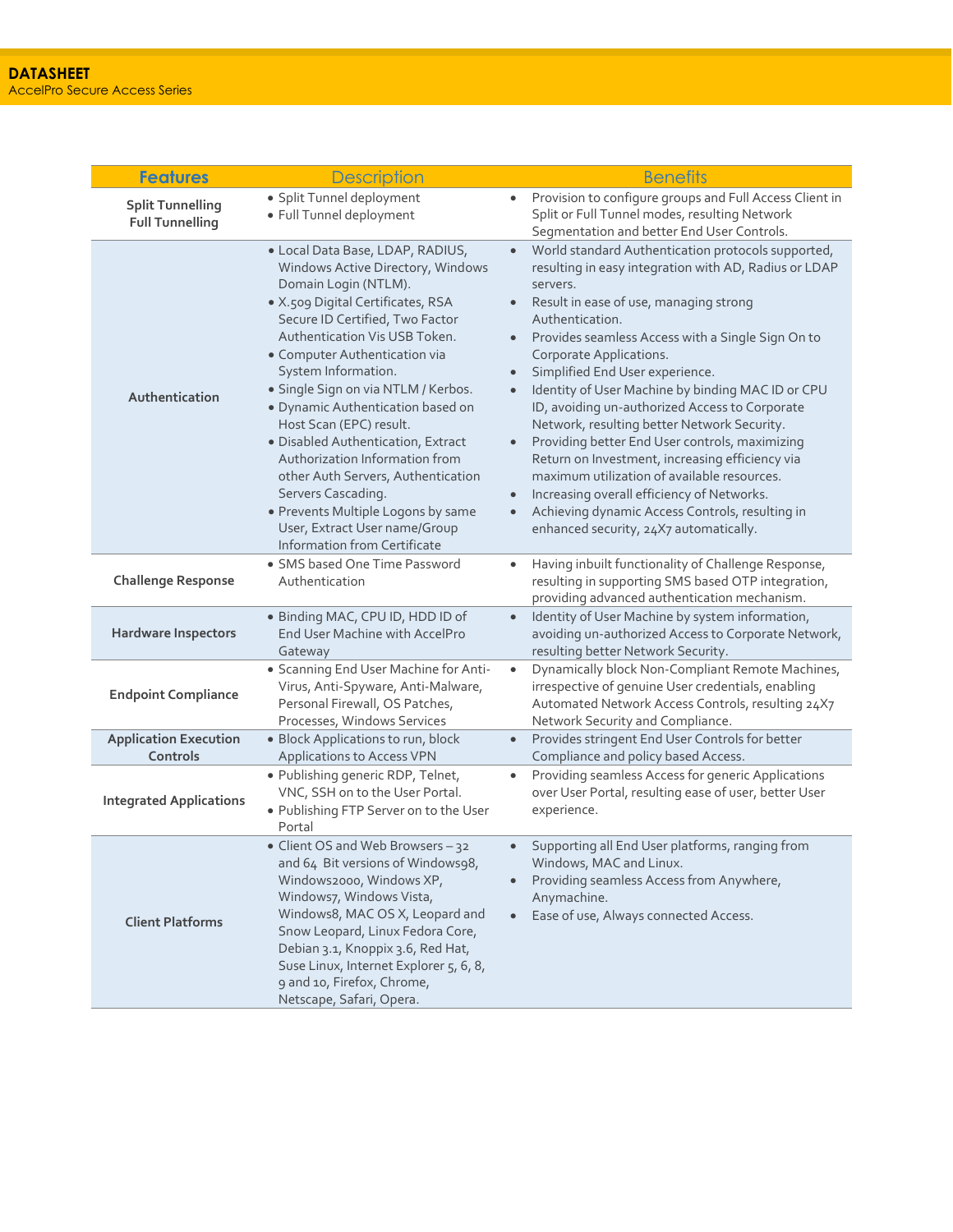| <b>Features</b>            | <b>Description</b>                                                                                                                                                                                                                                                             | <b>Benefits</b>                                                                                                                                                                                                                                                                                                                                                                                                |
|----------------------------|--------------------------------------------------------------------------------------------------------------------------------------------------------------------------------------------------------------------------------------------------------------------------------|----------------------------------------------------------------------------------------------------------------------------------------------------------------------------------------------------------------------------------------------------------------------------------------------------------------------------------------------------------------------------------------------------------------|
| <b>Protective Services</b> | · Browser Cache Cleanup.<br>• Application Cache Cleanup.<br>· History Cleanup, Stored Passwords<br>and URL Clean up.<br>· Block Cut, Copy and Paste functions,<br><b>Blocks Printing Functionality, Force</b><br>Virtual Keyboard, Dissallow Save-<br>Password on user machine | Secured Corporate Network Access from public<br>$\bullet$<br>Networks and public machines.<br>Protecting Vital Network information from public<br>$\bullet$<br>systems, resulting end to end security.<br>Group and Policy based Access and enforcing<br>$\bullet$<br>corporate policies to restricted Remote Users.<br>Enforcing better Security practices, achieving<br>complete information security.       |
| <b>User Portal</b>         | · Customizable Portal Login Page,<br>Different Portals on Authentication<br>Profiles.<br>· Customize Logo, Banner, Graphics,<br>Messages on Portal, Welcome<br>Notice/Alert Users. Auto-Download<br>Full Access Client, Launch<br>Applications,                                | Can easily customize User Portal providing better feel<br>to users.<br>Automatically downloading and starting Full Access<br>Client on Portal Logon, resulting automation of Client<br>downloading, making easy for general users who does<br>not understand IT parameters well, resulting in<br>support free environment and better user<br>productivity.                                                     |
| <b>High Availability</b>   | · Gateway side Active-Active, Active-<br>Passive, Client side HA for multiple<br>ISP connections.                                                                                                                                                                              | Providing Enterprise solution for Gateway Failover,<br>$\bullet$<br>resulting 100% uptime, continuous Applications and<br>Network Resources availability.<br>Unique functionality of defining multiple public IP's in<br>Client package, resulting Client connecting with<br>available live public IP automatically, delivering High<br>Availability of Applications all the time.                             |
| Logging, Reporting         | • Local and External Syslog Server<br>• 32 Log Filters<br>• Graphical Live Reports<br>· Weekly Graph Reports<br>• Export logs as XLS sheet                                                                                                                                     | Providing complete user activities and reports.<br>$\bullet$<br>Unique 32 Filters to quickly extract large reports, such<br>as User Name, Application, Source IP, Destination IP,<br>Port, Date, Time, Group etc.<br>Live Users stats, like total Users connected, Groups,<br>Source IP, Virtual IP, and Public IP.<br>Graphical representation, resulting easy and quick<br>understanding of User Activities. |
| <b>Site to Site VPN</b>    | • SSL based Site to Site connectivity<br>between two or more AccelPro<br>devices.<br>· Data Compression between two<br>devices.                                                                                                                                                | Unique SSL based Site to Site tunnel between two or<br>$\bullet$<br>more appliances eliminates needs of IPSec VPN.<br>Results in Enterprise deployments, providing<br>complete VPN offering, helping in connecting<br>international offices.                                                                                                                                                                   |
| <b>Device Management</b>   | · Single User with Full Rights<br>• Restricted Access<br>• Read-Only Access<br>· Java based Web User Interface                                                                                                                                                                 | Providing different Management Controls, resulting<br>$\bullet$<br>policy based Management Controls.<br>Admin User logging for different Users and their<br>activities.<br>Useful in Managed VPN Service, providing Read-Only<br>Access to multiple customers.                                                                                                                                                 |
| <b>Full Access Client</b>  | • TCP Compression, Optimized Data<br>Compression.<br>· Specialized Audio and Video data<br>Processing.<br>· Silent Mode Operation<br>• Port Forwarding and Reverse Proxy                                                                                                       | 30 X Faster Applications and Network Resource<br>$\bullet$<br>Access, 2 Seconds Client Login Time, LAN like User<br>Experience.<br>Excellent Performance on Voice and Video Data<br>without any frame delay, Provisioned to provide<br>Client login silently leaving user unaware of SSL VPN<br>connections, Endpoint Compliance and other security<br>features                                                |
| <b>WAN Acceleration</b>    | • HPAA, TCP Compression, Optimized<br>Compressions, Traffic Engineering                                                                                                                                                                                                        | HPAA enabled platforms, providing faster Network<br>$\bullet$<br>and Application Access, providing most stable SSL<br>VPN, high scalability                                                                                                                                                                                                                                                                    |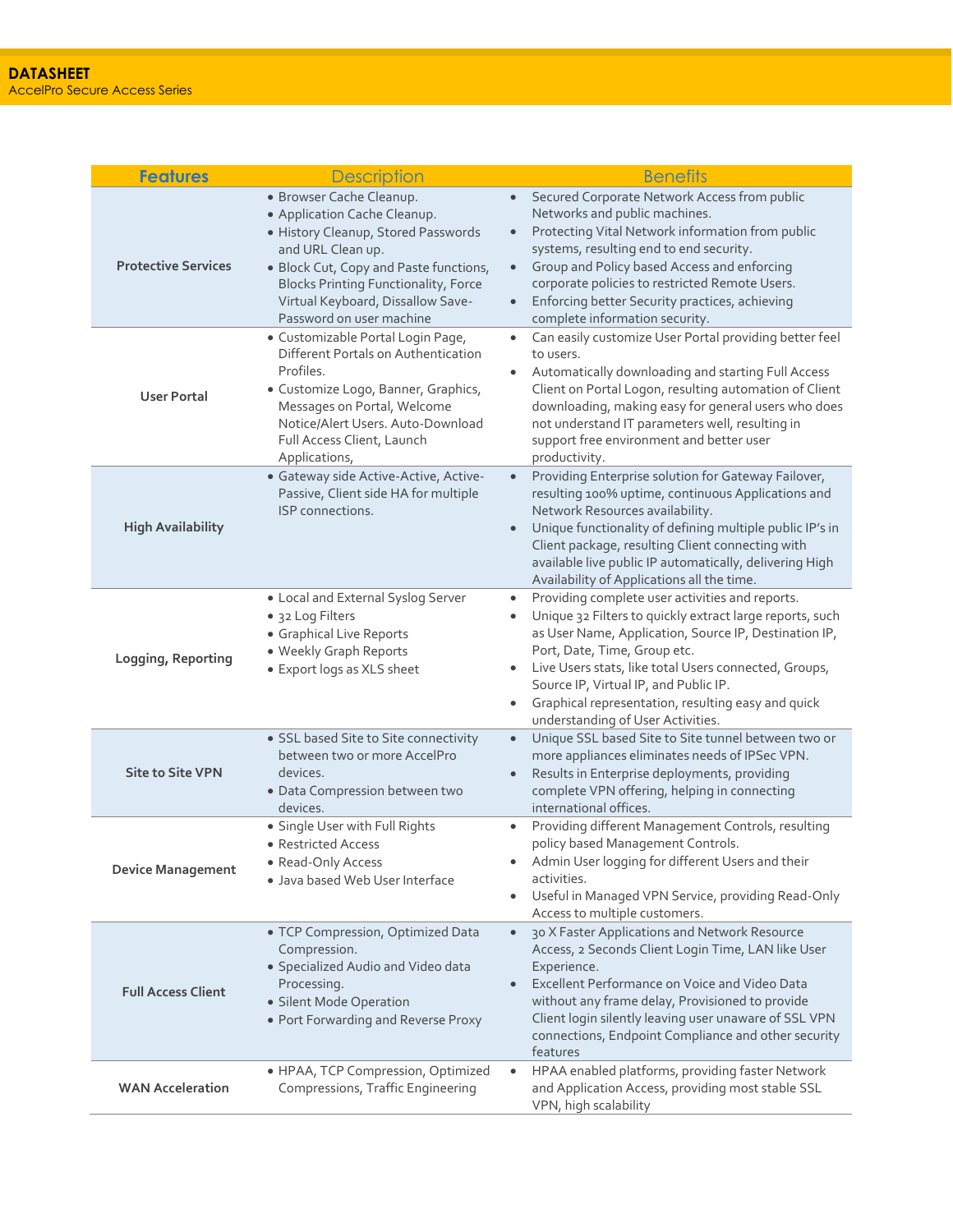| <b>Features</b>                                 | <b>Description</b>                                                                                                                                                                                                                                                                  | <b>Benefits</b>                                                                                                                                                                                                                                                                                                                                                                                                        |  |  |
|-------------------------------------------------|-------------------------------------------------------------------------------------------------------------------------------------------------------------------------------------------------------------------------------------------------------------------------------------|------------------------------------------------------------------------------------------------------------------------------------------------------------------------------------------------------------------------------------------------------------------------------------------------------------------------------------------------------------------------------------------------------------------------|--|--|
| <b>Connectivity Options</b>                     | · Ideal User Session Timeout<br>• Client Auto Reconnect                                                                                                                                                                                                                             | Ideal session time can be defined, after that time user<br>$\bullet$<br>gets disconnected, ensuring optimized usage of<br>available resources.<br>Client Auto Reconnect functionality reconnects Full<br>$\bullet$<br>Access Client automatically in case of internet drops,<br>resulting better End User Experience.                                                                                                  |  |  |
| <b>Firewall By-Pass</b>                         | • Communication on Single Port 443,<br>unlike IPSec where multiple<br>Applications Ports to be opened<br>• Seamless Access<br>• Zero Support Calls                                                                                                                                  | Can provide Access to N number of Applications using<br>Single Port - 443, which is secured Port, opened on<br>every Firewall by default, hence providing seamless<br>Access to Any Application from Antwhere, resulting in<br>Zero Support Calls.                                                                                                                                                                     |  |  |
| <b>Web Access Mode</b>                          | . Web Applications, Access thru Web<br>Portal, Clientless Mode                                                                                                                                                                                                                      | All Web Applications can directly be published on<br>$\bullet$<br>User Portal, no need to install any Client, resulting in<br>Clientless and Easy Access from Anywhere.                                                                                                                                                                                                                                                |  |  |
| <b>Easy Access Mode</b>                         | • Client - Server Applications Access<br>in Clientless Mode, All TCP based<br>Applications, Endpoint Security<br>enabled Access using Java Applet                                                                                                                                   | Supporting Client-Server Application Access without<br>installing any VPN Client on End User machine,<br>resulting automated process using Jave Applets,<br>providing Easy Access to complicated Applications.                                                                                                                                                                                                         |  |  |
| <b>Full Access Mode</b>                         | • All IP based Applications, All TCP,<br>UDP based Applications, Client-<br>Server Applications, All types of<br>Web Applications, All legacy<br>Applications, Full Network Access<br>like LAN, Layer 2-7 Access, Endpoint<br>Security and Compliance,<br>Assignment of Virtual IP. | Providing End to End Security.<br>$\bullet$<br>Resulting in Restricted and Policy based Access.<br>$\bullet$<br>Resulting in Network Access Controls.<br>$\bullet$<br>Enforcement of corporate IP policies and Compliance.<br>$\bullet$<br>Supporting all kind of Applications in their native<br>$\bullet$<br>format, resulting LAN like user experience, without<br>support calls and seamless Access from Anywhere. |  |  |
| <b>VDI Support</b>                              | • Supporting VMware View Manager<br>and Client.<br>· Deploy Virtual Desktop with<br>AccelPro Appliances                                                                                                                                                                             | Secured Access for VMware View Clients, resulting in<br>$\bullet$<br>End to End Security.<br>High Performance for VMware View Clients to Access<br>Virtual Desktops and Applications with unmatched<br>User Experience.                                                                                                                                                                                                |  |  |
| <b>Role Based Access</b>                        | • Different Access on the basis of<br>different User, User Machine and<br>Network Parameters                                                                                                                                                                                        | Role based Access on the basis of User Name, User<br>$\bullet$<br>Group, Machine Scan Results, System Parameters<br>such as Session ID, MAC ID, resulting Automated,<br>Policy based Network Access 24X7.                                                                                                                                                                                                              |  |  |
| <b>Hardened Security</b><br>Appliance           | · Designed and Developed as a<br>Purpose-Built Operating System.                                                                                                                                                                                                                    | Only concerned RPM's and meaningful Services<br>$\bullet$<br>running into Operating System, thus Purpose Built<br>Hardened Operating System, resulting less<br>susceptibility for attacks and blocking any Back Door<br>Entries for Hackers.                                                                                                                                                                           |  |  |
| <b>Kernel Level Security</b><br><b>Services</b> | · Built in Security Services with in TCP<br>Stack inside Kernel for Data Packet<br>Filtering.                                                                                                                                                                                       | Dropping Un-Authenticated and Undesirable Packets<br>$\bullet$<br>in side Kernel, avoiding TCP Stack processing,<br>resulting Secured Computing and eliminating any<br>attacks such as Denial of Service or DDoS.                                                                                                                                                                                                      |  |  |
| <b>Mobile Device Support</b>                    | • Supporting multiple PDA or Mobile<br>devices such as iPhone, iPAD,<br>Android Devices or Windows Mobile<br>Platforms                                                                                                                                                              | Providing Secure Remote Access to all Mobile<br>$\bullet$<br>Platforms such as iOS, Android or Windows without<br>the need of installing any Client, using their inbuilt<br>IPSec Clients, hence supporting all Client-Server or<br>Web Applications, resulting Easy Access from on the<br>Go.                                                                                                                         |  |  |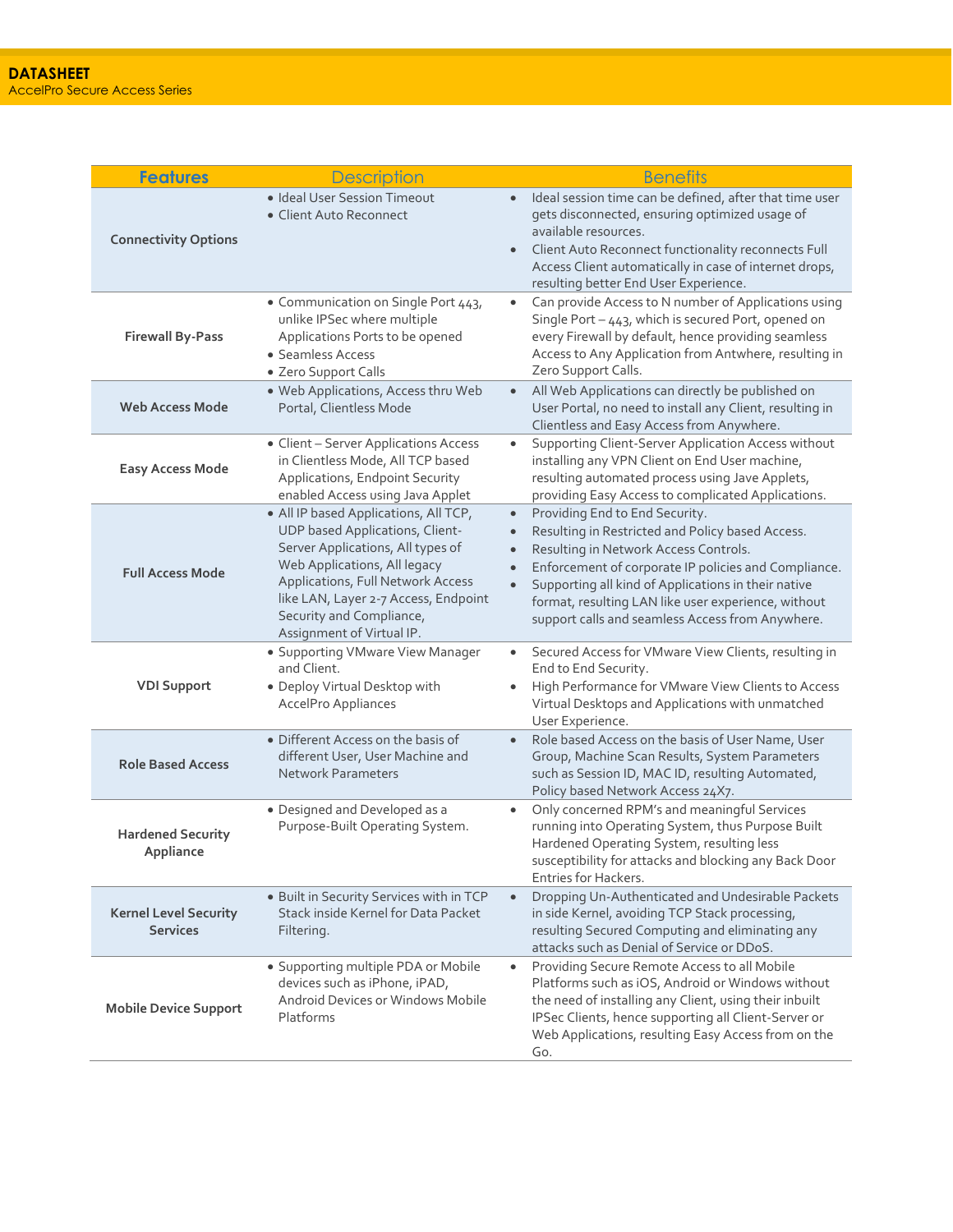

|                               | <b>APG700</b>                                                                  | <b>APG1400</b>                                                                 | <b>APG2800</b>                                                                 | <b>APG5600</b>                                                                 | <b>APG6200</b>                                                                 |
|-------------------------------|--------------------------------------------------------------------------------|--------------------------------------------------------------------------------|--------------------------------------------------------------------------------|--------------------------------------------------------------------------------|--------------------------------------------------------------------------------|
| Performance                   |                                                                                |                                                                                |                                                                                |                                                                                |                                                                                |
| Throughput                    | 100 Mbps                                                                       | 500 Mbps                                                                       | 1 Gbps                                                                         | 2 Gbps                                                                         | 4 Gbps                                                                         |
| <b>Maximum CCU</b>            | 50                                                                             | 250                                                                            | 3000                                                                           | 10000                                                                          | 20000                                                                          |
| Logins / Second               | 1200                                                                           | 2400                                                                           | 3200                                                                           | 3200                                                                           | 3200                                                                           |
| <b>SSL Transactions / Sec</b> | 12000                                                                          | 24000                                                                          | 24000                                                                          | 24000                                                                          | 24000                                                                          |
| Latency                       | < 10 Mille Sec                                                                 | < 10 Mille Sec                                                                 | < 10 Mille Sec                                                                 | < 10 Mille Sec                                                                 | < 10 Mille Sec                                                                 |
| <b>Interfaces</b>             |                                                                                |                                                                                |                                                                                |                                                                                |                                                                                |
| <b>Traffic</b>                | 2 RJ-45 Ethernet-<br>10/100/1000, Full or<br>Half Duplex (Auto<br>Negotiation) | 2 RJ-45 Ethernet-<br>10/100/1000, Full or<br>Half Duplex (Auto<br>Negotiation) | 2 RJ-45 Ethernet-<br>10/100/1000, Full or<br>Half Duplex (Auto<br>Negotiation) | 2 RJ-45 Ethernet-<br>10/100/1000, Full or<br>Half Duplex (Auto<br>Negotiation) | 2 RJ-45 Ethernet-<br>10/100/1000, Full or<br>Half Duplex (Auto<br>Negotiation) |
| Management                    | One RJ-45 Serial<br>Console Port                                               | One RJ-45 Serial<br>Console Port                                               | One RJ-45 Serial<br>Console Port                                               | One RJ-45 Serial<br>Console Port                                               | One RJ-45 Serial<br>Console Port                                               |
| <b>USB Ports</b>              | $\overline{2}$                                                                 | $\overline{2}$                                                                 | $\overline{2}$                                                                 | $\overline{2}$                                                                 | $\overline{2}$                                                                 |
| <b>Dimensions and Power</b>   |                                                                                |                                                                                |                                                                                |                                                                                |                                                                                |
| Dimensions                    | 17.2"X1.7"X9.8"                                                                | 17.2"X1.7"X11.3"                                                               | 16.8"X1.7"X14"                                                                 | 17.2"X1.7"22"                                                                  | 17.2"X2.4"X27"                                                                 |
| <b>Rack Mount</b>             | Mini1U, RackMount                                                              | 1U, Rack Mount                                                                 | 1U, Rack Mount                                                                 | 1U, Rack Mount                                                                 | 2U, Rack Mount                                                                 |
| Weight                        | 4.5 Kg                                                                         | 5 Kg                                                                           | 5 Kg                                                                           | $6.4$ Kg                                                                       | 17 Kg                                                                          |
| <b>Operating Temp</b>         | $5^{\circ}$ C - 35°C                                                           | $5^{\circ}$ C - 35°C                                                           | $5^{\circ}$ C - 35°C                                                           | $10^{\circ}$ C - 35°C                                                          | $10^{\circ}$ C - 35°C                                                          |
| <b>Storage Temp</b>           | $-40^{\circ}$ C - 60° C                                                        | $-40^{\circ}$ C - 60° C                                                        | $-40^{\circ}$ C - 60 $^{\circ}$ C                                              | $-40^{\circ}$ C - 60° C                                                        | $-40^{\circ}$ C - 60° C                                                        |
| <b>Operative Humidity</b>     | $8\%$ - 90%<br>(Non-Condensing)                                                | $8\% - 90\%$<br>(Non-Condensing)                                               | $8\%$ - 90%<br>(Non-Condensing)                                                | 8% - 90%<br>(Non-Condensing)                                                   | 8% - 90%<br>(Non-Condensing)                                                   |
| <b>Storage Humidity</b>       | $5\% - 95\%$<br>(Non-Condensing)                                               | 5% - 95%<br>(Non-Condensing)                                                   | 5% - 95%<br>(Non-Condensing)                                                   | 5% - 95%<br>(Non-Condensing)                                                   | 5% - 95%<br>(Non-Condensing)                                                   |
| <b>Power Supply</b>           | 200W with PFC                                                                  | 200W with PFC                                                                  | 200W with PFC                                                                  | 350W Redundant                                                                 | 400W Redundant                                                                 |
| AC Voltage                    | $100 - 240V, 50 - 60$<br>Hz, $3-1.5$ Amp Max                                   | $100 - 240V, 50 - 60$<br>$Hz$ , 3-1.5 Amp Max                                  | $100 - 240V, 50 - 60$<br>Hz, 4 Amp Max                                         | $100 - 240V, 50 - 60$<br>Hz, 4.2-1.8 Amp<br>Max                                | $100 - 240V, 50 - 60$<br>Hz, 6-3 Amp Max                                       |
| <b>Panel Display</b>          |                                                                                |                                                                                |                                                                                |                                                                                |                                                                                |
| <b>Buttons</b>                | Power On/Off,<br>System Reset                                                  | Power On/Off,<br><b>System Reset</b>                                           | Power On/Off,<br>System Reset                                                  | Power On/Off,<br>System Reset                                                  | Power On/Off,<br>System Reset                                                  |
| <b>LEDs</b>                   | Power, HD Activity,<br>2X Network<br>Activity, System<br>Overheat              | Power, HD Activity,<br>2X Network<br>Activity, System<br>Overheat              | Power, HD Activity,<br>2X Network<br>Activity, System<br>Overheat              | Power, HD Activity,<br>2X Network<br>Activity, System<br>Overheat              | Power, HD Activity,<br>2X Network<br>Activity, System<br>Overheat              |
| <b>Regulations</b>            |                                                                                |                                                                                |                                                                                |                                                                                |                                                                                |
| Power Supply                  | USA-UL Listed,<br>FCC, Canada-CUL<br>Listed                                    | USA-UL Listed,<br>FCC, Canada-CUL<br>Listed                                    | USA-UL Listed,<br>FCC, Canada-CUL<br>Listed                                    | USA-UL Listed,<br>FCC, Canada-CUL<br>Listed                                    | USA-UL Listed,<br>FCC, Canada-CUL<br>Listed                                    |
| Compliance                    | EN 60950/IEC<br>60950 - Compliant,<br><b>ROHS</b>                              | EN 60950/IEC<br>60950 - Compliant,<br><b>ROHS</b>                              | EN 60950/IEC<br>60950 - Compliant,<br>ROHS                                     | EN 60950/IEC<br>60950 - Compliant,<br><b>ROHS</b>                              | EN 60950/IEC<br>60950 - Compliant,<br><b>ROHS</b>                              |
| Certifications                | Europe / CE Mark,<br>Germany-TUV<br>Certified                                  | Europe / CE Mark,<br>Germany-TUV<br>Certified                                  | Europe / CE Mark,<br>Germany - TUV<br>Certified                                | Europe / CE Mark,<br>Germany - TUV<br>Certified, 80 Plus<br>Gold               | Europe /CE Mark,<br>Germany-TUV<br>Certified, 80 Plus<br>Gold                  |
| <b>Resources</b>              |                                                                                |                                                                                |                                                                                |                                                                                |                                                                                |
| <b>Hard Disk</b>              | 500 GB                                                                         | 500 GB                                                                         | 500 GB<br>(1TB-Optional)                                                       | 1TB (2TB-Optional)                                                             | 2TB (4TB-Optional)                                                             |
| Warranty                      | 90 Days*                                                                       | 90 Days*                                                                       | 90 Days*                                                                       | 90 Days*                                                                       | 90 Days*                                                                       |

**\***Standard Warranty along with Product Purchase, Can be Extended with Support Contract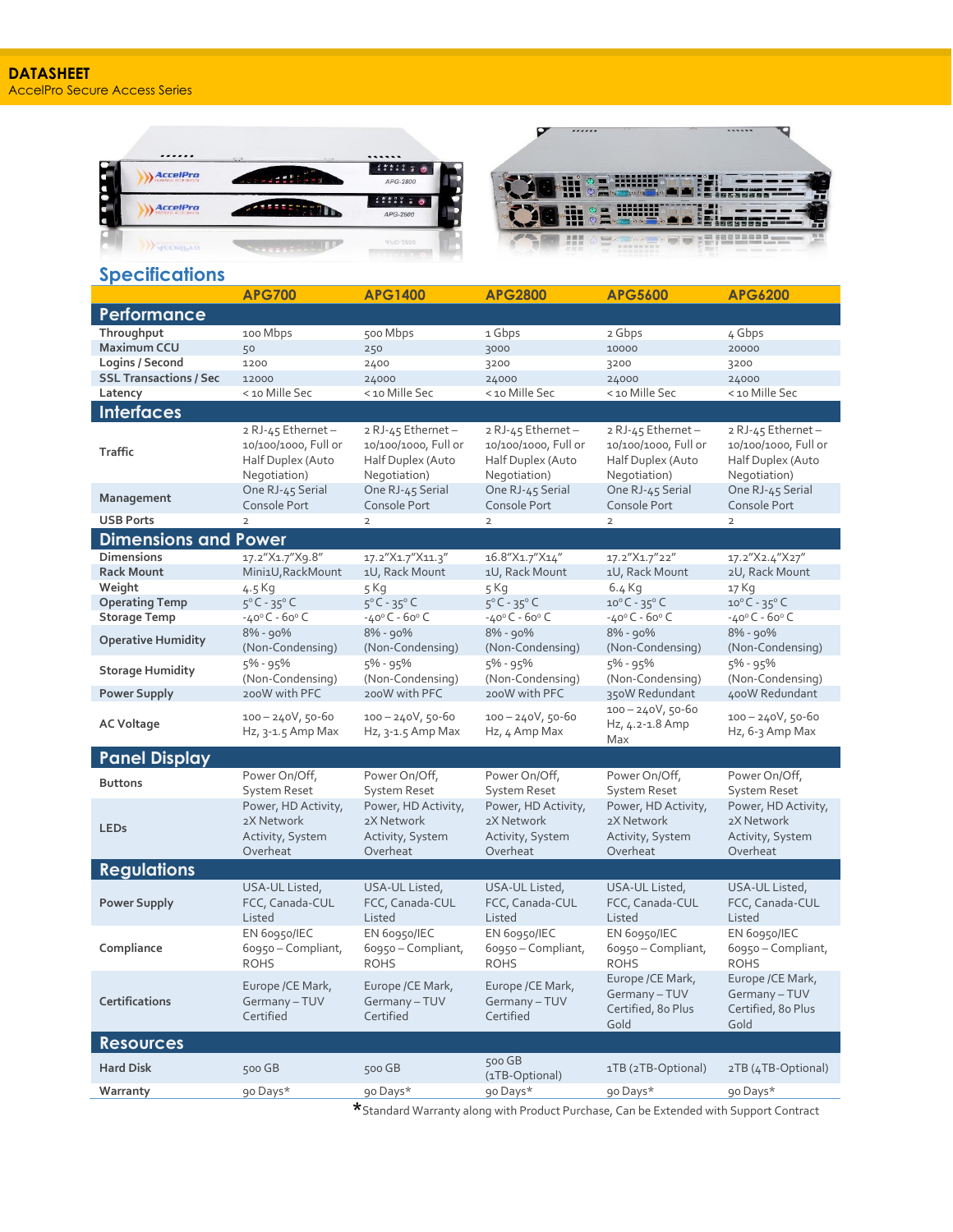

### **AccelPro Virtual Appliance (AVA) Specifications**

|                           | <b>50 CCU</b>  | <b>250 CCU</b>    | <b>3000 CCU</b>  | <b>10000 CCU</b>                  | <b>20000 CCU</b>                  |
|---------------------------|----------------|-------------------|------------------|-----------------------------------|-----------------------------------|
| <b>Hardware</b>           |                |                   |                  |                                   |                                   |
| <b>Minimum RAM</b>        | 1 GB           | 2 GB              | 8 GB             | 64 GB                             | 128 GB                            |
| Recommended<br>Processor  | Atom or Above  | Intel is or Above | Intel Xeon       | Intel Xeon Multicore              | Intel Xeon Multicore              |
| <b>CPU</b>                | $\mathbf 1$    | $\mathbf 1$       | $\mathbf 1$      | 4                                 | 8                                 |
| <b>Clock Speed</b>        | $1.8$ GHz      | $3.3$ GHz         | 3.3 GHz or Above | 3.6 GHz with<br>Multicore Support | 3.6 GHz with<br>Multicore Support |
| OS Disk Space             | 1 GB           | 1 GB              | 2 GB             | 10 GB                             | 20 GB                             |
| <b>Hard Disk Space</b>    | As Much Needed | As Much Needed    | As Much Needed   | As Much Needed                    | As Much Needed                    |
| <b>Network Interfaces</b> | $\overline{2}$ | $\overline{2}$    | $\overline{2}$   | 4                                 | 4                                 |
| <b>Platforms</b>          |                |                   |                  |                                   |                                   |
| <b>VMware Player</b>      | Supported      | Supported         | Supported        | Supported                         | Supported                         |
| <b>VMware Workstation</b> | Supported      | Supported         | Supported        | Supported                         | Supported                         |
| <b>VMware v Sphere</b>    | Supported      | Supported         | Supported        | Supported                         | Supported                         |
| <b>Resources</b>          |                |                   |                  |                                   |                                   |
| Warranty                  | 90 Days*       | 90 Days*          | 90 Days*         | 90 Days*                          | 90 Days*                          |

**\***Standard Warranty along with Product Purchase, Can be Extended with Support Contract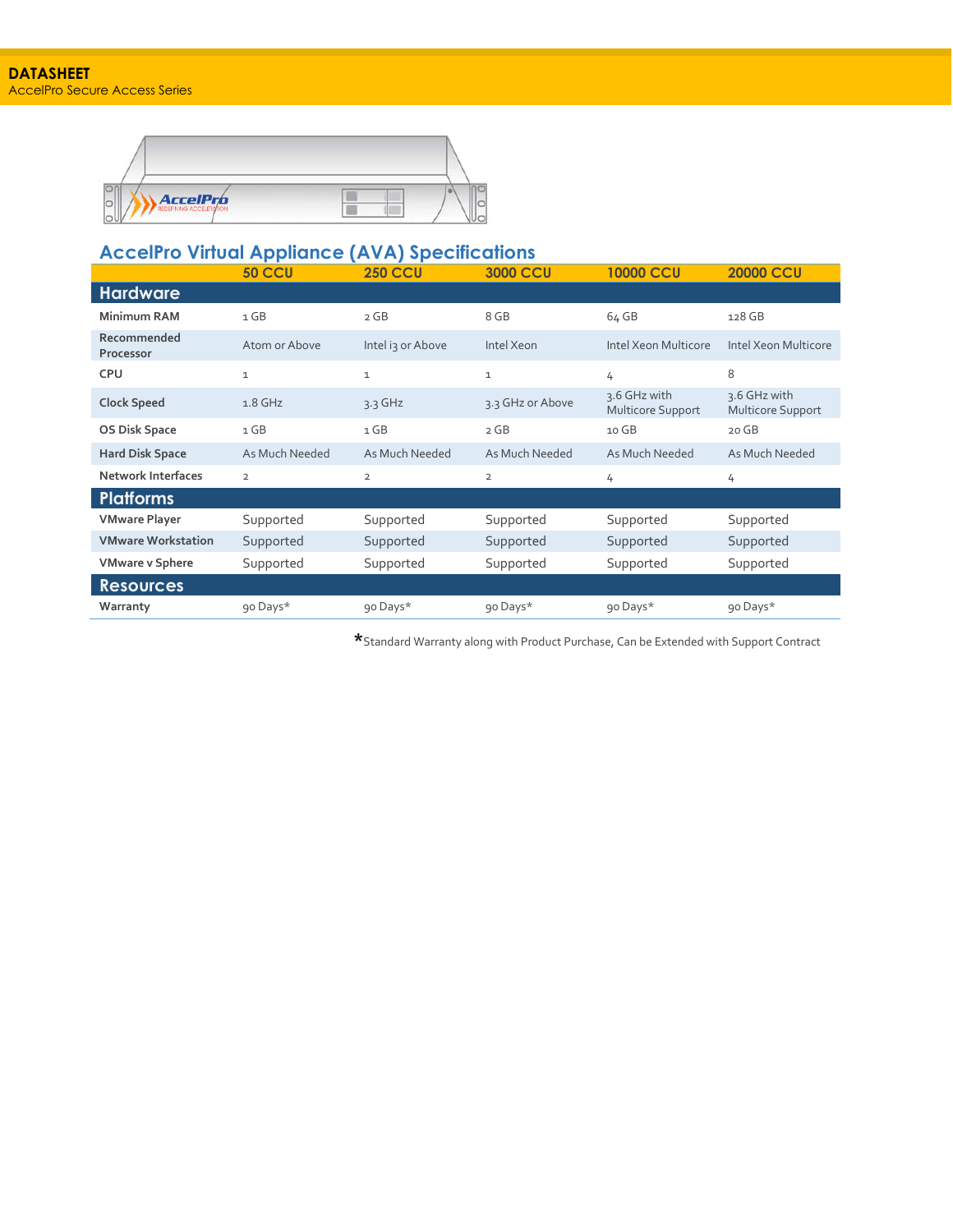#### **High Availability & Clustering**

AccelPro SSL VPN Series is equipped with advanced High Availability options both at Gateway as well as Client side. AccelPro Appliances can be scaled up for larger user loads or in the case of Service Providers, where Remote Users may scale up to 100,000 or more. To support such a large deployment, AccelPro devices can be Clustered using an external Load Balancer. Multiple AccelPro Appliances can sit behind any Load Balancer and Equal Distributed Load can be shared with each Appliance. AccelPro devices are equipped with Gateway Failovers. In case of primary Gateway goes down, Secondary AccelPro Gateway automatically takes over providing redundancy and High Availability.

#### **Concurrent User Licenses**

AccelPro provides common, single User Licenses, which provides all the functionalities and features of AccelPro Hardened Operating System (AHOS), unlike other vendors, where you need to buy different upgrades for different features set. This All in One License Policy, creates a transparent approach and maximum ROI to customers.

Similarly AccelPro Full Access Client also offers all the features and functionalities inbuilt with in single Concurrent User License. Apart to this, User Licensing is done on Concurrent Users at any point of time hitting AccelPro Gateway. You can download and install AccelPro Full Access Client on any number of machines, there is no restriction on that, but simultaneously X number of Users can be connected for X Concurrent Users bought. One connected User is equal to one SSL Tunnel, and within that Tunnel, User can Access N number of Applications, Network Resources, there is no restriction.

#### **AccelPro Technologies Service & Support**

AccelPro Products are proven best suited for for all the segments of market, giving better performance due to Innovative Technology making them unique and highly scalable, providing unmatched User experience. AccelPro Services provides optimization of your Networks and increases efficiency. AccelPro provides 24X7 support to its customers from its Global Technical Support Centers to maintain the operational efficiency for mission critical Applications and Resources. For Support Contract, ask your AccelPro Representative for more details.

| <b>Ordering Information</b> |  |  |  |  |
|-----------------------------|--|--|--|--|
|-----------------------------|--|--|--|--|

| <b>Model</b>                    | <b>Product SKU</b> | <b>Description</b>                                                                           |
|---------------------------------|--------------------|----------------------------------------------------------------------------------------------|
| APG700                          | APG-700            | SSL VPN Hardware supports up to 50 CCU, Requires CCU License Separately                      |
| APG1400                         | APG-1400           | SSL VPN Hardware supports up to 250 CCU, Requires CCU License Separately                     |
| APG <sub>2800</sub>             | APG-2800           | SSL VPN Hardware supports up to 3000 CCU, Requires CCU License Separately                    |
| APG5600                         | APG-5600           | SSL VPN Hardware supports up to 10000 CCU, Requires CCU License Separately                   |
| APG6200                         | $APG-6200$         | SSL VPN Hardware supports up to 20000 CCU, Requires CCU License Separately                   |
| <b>APVA</b>                     | APG-VA             | SSL VPN Virtual Appliance, Requires CCU License Separately, needs Virtual Environment        |
| <b>Concurrent User Licenses</b> |                    |                                                                                              |
| 5-10 CCU                        | $APU-10$           | SSL VPN Concurrent User License, Required with AccelPro SSL VPN Hardware / Virtual Appliance |
| 11-25 CCU                       | $APU-25$           | SSL VPN Concurrent User License, Required with AccelPro SSL VPN Hardware / Virtual Appliance |
| 26-50 CCU                       | APU-50             | SSL VPN Concurrent User License, Required with AccelPro SSL VPN Hardware / Virtual Appliance |
| 51-100 CCU                      | $APU-100$          | SSL VPN Concurrent User License, Required with AccelPro SSL VPN Hardware / Virtual Appliance |
| 101-250 CCU                     | APU-250            | SSL VPN Concurrent User License, Required with AccelPro SSL VPN Hardware / Virtual Appliance |
| 251-500 CCU                     | APU-500            | SSL VPN Concurrent User License, Required with AccelPro SSL VPN Hardware / Virtual Appliance |
| 501 - 1000 CCU                  | APU-1000           | SSL VPN Concurrent User License, Required with AccelPro SSL VPN Hardware / Virtual Appliance |
| 1001 - 5000 CCU                 | APU-5000           | SSL VPN Concurrent User License, Required with AccelPro SSL VPN Hardware / Virtual Appliance |
| 5001 - 10000 CCU                | APU-10000          | SSL VPN Concurrent User License, Required with AccelPro SSL VPN Hardware / Virtual Appliance |
| >10000 CCU                      | APU-PLUS           | SSL VPN Concurrent User License, Required with AccelPro SSL VPN Hardware / Virtual Appliance |